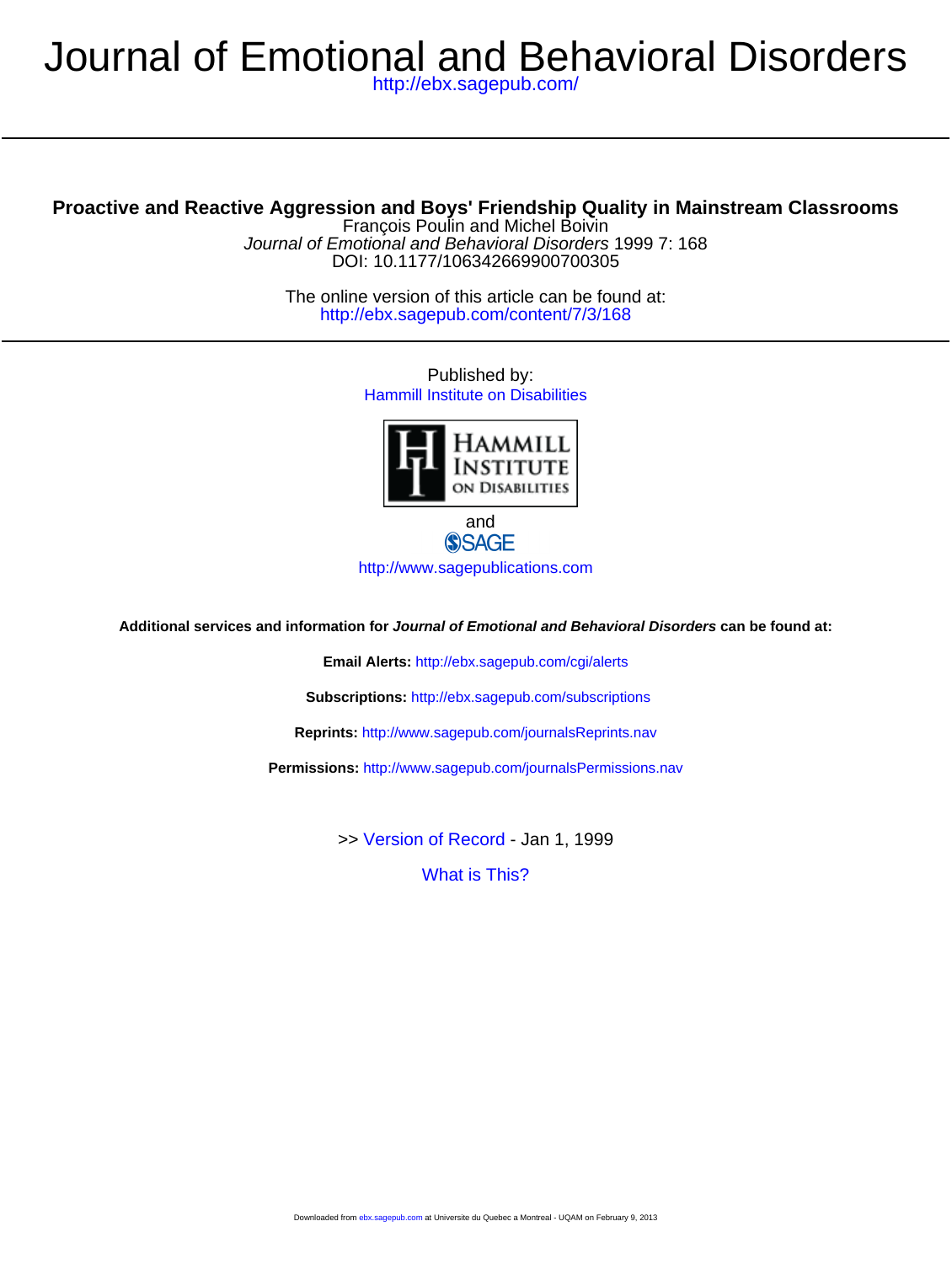# Proactive and Reactive Aggression and Boys' Friendship Quality in Mainstream Classrooms

# FRANÇOIS POULIN AND MICHEL BOIVIN

 $\frac{1}{2} \left( \frac{1}{4} \right) = 0$ 

here is a growing consensus as to the developmental and etiologi cal relevance of examining the friendship relationships of students with emotional and behavioral disorders (EBD). Preadolescent friendships have a unique contribution in predicting adult adjust ment (Bagwell, Newcomb, & Bukowski, 1998). Furthermore, "an inability to build or maintain satisfactory interpersonal relationships with peers and teachers" is one of the main criteria for identifying children with serious emotional disturbance (SED) according to the U.S. Department of Health, Education, and Welfare (1997, p. 42478). Finally, recent innovations in school-based interventions for students with EBD include the use of friends as agents to reduce problem behavior (Quinn, Jannasch-Pennell, & Rutherford, 1995; Searcy, 1996).

 $\frac{1}{2}$   $\frac{1}{2}$ 

Research on the social relationships of students with EBD has focused on two distinct components of peer experi ence in the classroom: peer status (i.e., the extent to which a student is liked or disliked by his or her classmates, as reflected by sociometric nominations) and participation in classroom friendship networks (Farmer & Farmer, 1996). Studies of these two components yielded paradoxical findings, particularly with regard to students with conduct disorders. On the one hand, students with EBD tend to be rejected by their peers

In this study, the authors examined the concurrent and predictive relationships between boys' proactive and reactive aggression and the quality of their friendships. At the beginning and the end of the school year, 149 boys ages 10 to 12 participated in a sociometric interview and completed a questionnaire on the quality of their relationship with their best friends. Teachers provided ratings of proactive and reactive aggression for the boys and for their best friends. Results indicated that boys' proactive aggression was associated with a supportive, satisfying, and low-conflict friendship at the beginning of the year but predicted an increase in conflict in stable friendship throughout the year. Furthermore, their friends' proactive aggression was related to conflict in and dissatisfaction with the friendship. In contrast, boys' reactive aggression was negatively associated with friendship quality at the beginning of the year but predicted a decrease in conflict in stable friendship over the year. These results suggest that although proactive aggression plays a functional role in the formation of friendship, it is also associated with a deterioration in relationship quality over time. The implications of these results for developmental research and intervention for students with emotional and behavioral disorders are discussed.

(Coie, Belding, & Underwood, 1988) and characterized by social skill deficits (Dodge, Pettit, McClaskey, & Brown, 1986), indicating that they could have problems developing friendship bonds. On the other hand, these children do have friends and seem to be well integrated into the classroom social structure (Cairns, Cairns, Neckerman, Gest, & Gari6py, 1988; Farmer & Farmer, 1996), which suggests they probably have the necessary skills to form and maintain significant relationships with some of their peers.

Students with conduct disorder tend to develop friendships with peers who present similar behavior problems (Boivin & Poulin, 1993; Cairns et al., 1988; Dishion, Andrews, & Crosby, 1995; Kupersmidt, DeRosier, & Patterson, 1995). According to a social interactional theory of antisocial behavior (Patterson, Reid, & Dishion, 1992), friendships among antisocial youth increase the level of risk for a variety of negative outcomes. For instance, they contribute to the maintenance of aggressive behaviors in the classroom (Boivin & Vitaro, 1995), and they are the strongest proximal correlate of delinquency, violence, and substance use in adolescence (Dishion, Spracklen, Andrews, & Patterson, 1996; Elliott, Huizinga, & Menard, 1989). Understanding the characteristics of these friendships appears critical for the design of intervention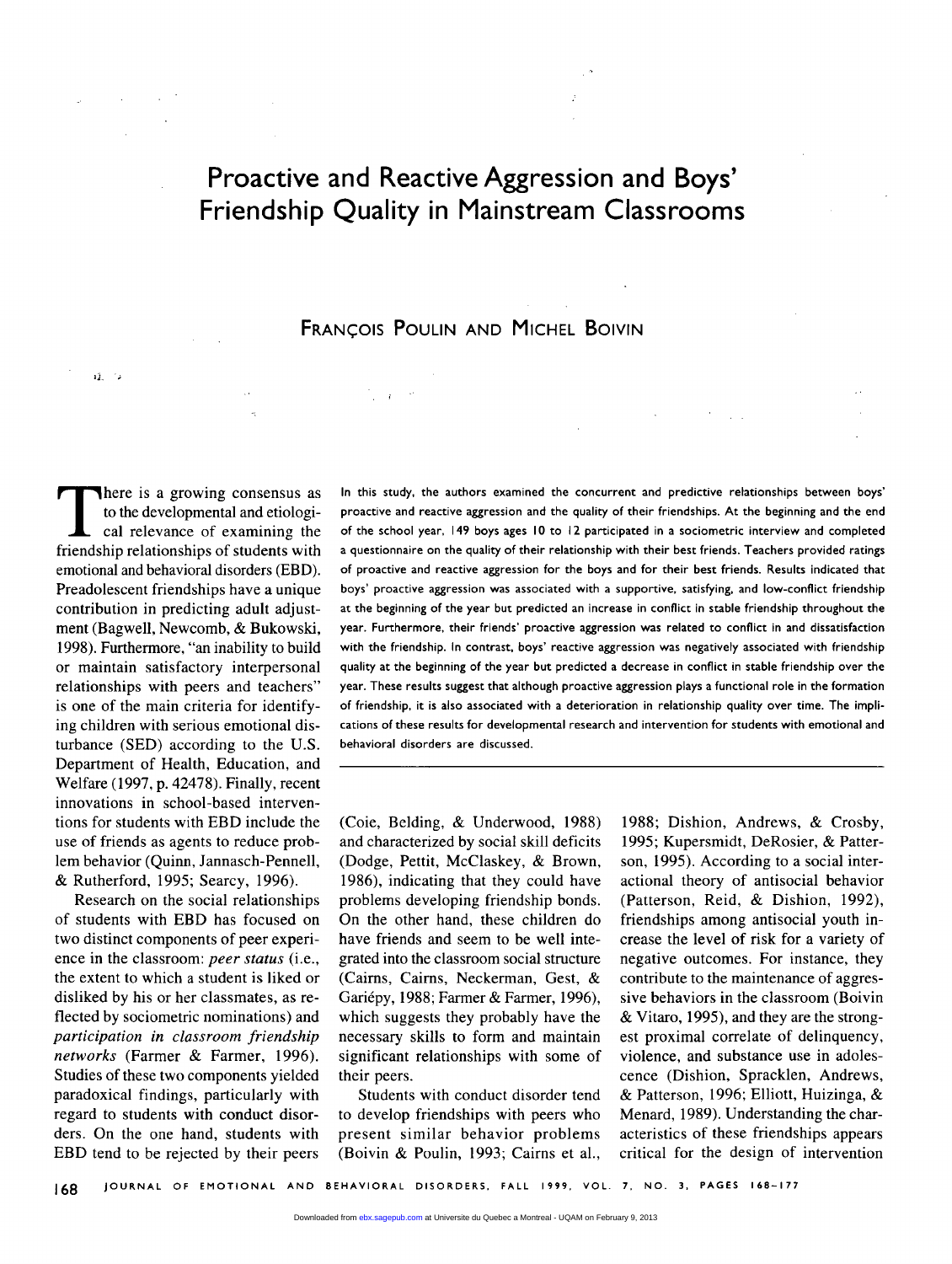strategies aimed at preventing social problems of students with, or at risk of developing, EBD.

# FRIENDSHIP QUALITY OF STUDENTS WITH EBD

According to Parker and Asher (1993), childhood and adolescence friendship relations may be differentiated along six qualitative dimensions:

- 1. validation and caring,
- 2. conflict and betrayal,
- 3. companionship and recreation,
- 4. help and guidance,
- 5. intimate exchange, and
- 6. conflict resolution.

Parker and Asher reported that these features were substantially correlated with each other, suggesting that they could be collapsed into global descriptions of support and conflict. Previous studies also revealed that both reciprocity of relationship and peer status were associated with these qualitative dimensions of students' friendships. Specifically, reciprocated friends reported higher levels of friendship quality than nonreciprocated friends (Bukowski, Hoza, & Boivin, 1994), and students who were rejected by their peers reported more conflict and a lower level of support within their friendships (Parker & Asher, 1993).

The quality of friendship relations also varies as a function of the students' levels of aggression. Dishion, Andrews, and Crosby (1995) observed that the friendships of boys who are aggressive were less satisfying, were of shorter duration, and tended to end in discord. These negative characteristics were not caused by a lack of positive interactions between the two friends, but rather by authoritarian and coercive behaviors within the relationship. More specifically, the interactions within the friendship dyads of boys who are aggressive were characterized by the use of directives (request, command) and the reciprocal use of negative exchange (verbal attack, coercion, and physical aggression). Another study by Giordano,

Cemkovich, and Pugh (1986) indicated that although friendships of boys who are aggressive presented negative features (conflict and imbalance), they were also characterized by positive dimensions (intimacy, validation, and trust). Although these friendships were conflictual, they did not differ on positive dimensions from those of boys who are not aggressive.

# PROACTIVE AGGRESSION VERSUS REACTIVE AGGRESSION

Studies focusing on the relationships between the aggressive behavior of youth and their friendships quality have typically embraced a nondifferentiated definition of aggression. Theoretical considerations, as well as a growing body of empirical studies, support the distinction between two forms of aggression: proactive and reactive. According to Dodge and Coie (1987), a proactive aggressive behavior involves attempts to influence another through aversive means in an unprovoked situation. In other words, such behavior can be defined as goaldirected, with the intent to harm and dominate. In contrast, a reactive aggressive behavior is an impulsive and hostile act displayed in response to a perceived threat or provocation.

Proactive and reactive aggressive behavior each present a distinct pattern of relations with relevant sociocognitive and behavioral dimensions. For instance, children who are proactively aggressive attach a positive value to the use of aggressive behavior (Crick & Dodge, 1996), whereas children who are reactively aggressive are characterized by hostile attributional biases and deficits when interpreting intention cues (Dodge & Coie, 1987). Proactive aggression is positively associated with leadership and sense of humor (Dodge & Coie, 1987), whereas reactive aggression is positively related to attention deficits and impulsivity (Dodge, Hamish, Lochman, Bates, & Pettit, 1997) and to peer victimization (Schwartz, 1995). Although proactive and reactive aggression are substantially correlated when rated by teachers ( $r = .76$ ; Dodge & Coie, 1987), at least one confirmatory factor analysis showed that a two-factor model provided a better fit to the data than a onefactor model (Poulin & Boivin, 1998a).

Proactive and reactive aggressive behaviors also have a distinct impact on classroom social structure. For instance, reactive aggressive behaviors elicit negative responses from classmates, resulting in peer rejection, whereas proactive aggressive behaviors are more likely to be related to peer acceptance in the classroom (Dodge et al., 1997; Price & Dodge, 1989). Moreover, friends tend to be similar on proactive aggression but not on reactive aggression (Poulin & Boivin, 1998b; Poulin et al., 1997). A study of the formation of friendships over the school year revealed that this similarity resulted from boys who are proactively aggressive selecting each other as friends (Poulin & Boivin, 1998b). These results suggest that in contrast to reactive aggression, proactive aggression plays a functional role in the formation of boys' friendships in the classroom. Thus, it is likely that the use of these two forms of aggression by students has a different impact on the quality of their friendships.

The first goal of this study was to examine the relations between the two types of aggression and friendship quality. In addition to boys' proactive and reactive aggression, their friends' proactive and reactive aggression were also considered. Other investigators have stressed the relevance of including friends' individual characteristics in the examination of friendships and their impact on individual adjustment (Bagwell & Newcomb, 1995; Boivin & Poulin, 1993). These relationships were examined controlling for the students' peer status and the reciprocity of the friendship because these variables have previously been found to account for the variability in friendship quality (Bukowski et al., 1994; Parker & Asher, 1993). Three dimensions of friendship quality- $sup$ portive dimension, conflict dimension, and satisfaction-were considered. We hypothesized that proactive aggression and reactive aggression have distinct relationships with these dimensions, more specifically: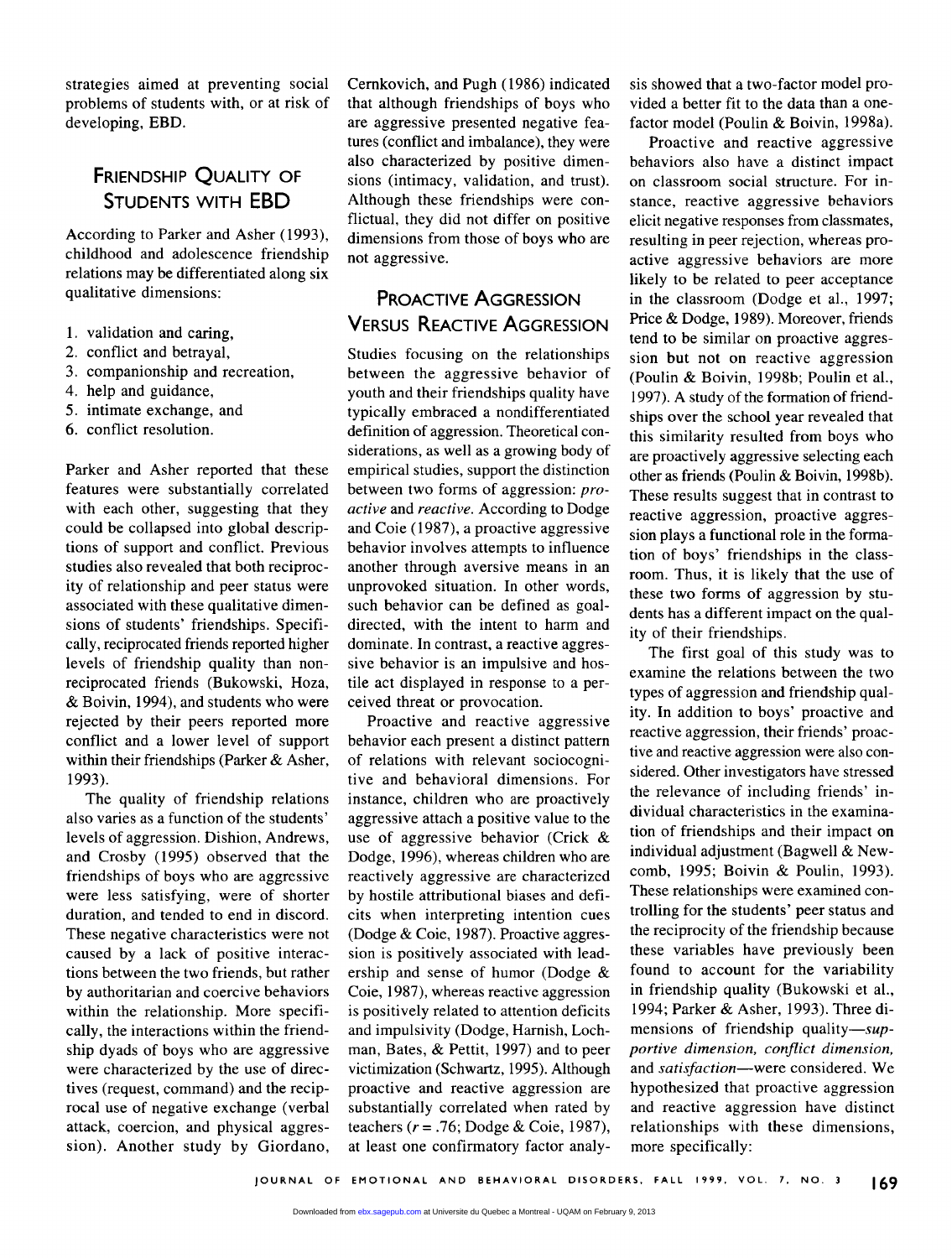- ~ Proactive aggression would relate positively to the supportive dimension of friendship quality and to satisfaction;
- ~ Proactive aggression would be associated positively with the conflict dimension of friendship quality;
- ~ Reactive aggression would be associated with a high level of conflict in the friendship, a low level of support, and a low level of satisfaction.

The second goal of this study was to examine whether initial levels of proactive aggression and reactive aggression would predict changes in the quality of stable friendships throughout the school year. These predictive relationships were hypothesized to be similar to those observed at the beginning of the school year between the two forms of aggression and friendship quality.

# **METHOD**

#### **Participants**

Study participants were 149 Caucasian boys (Grades 4, 5, and 6; mean age  $=$ 10.5 years) from 16 general education classrooms in four French-speaking schools located in a middle class socioeconomic neighborhood in Qu6bec (Ministère de l'Éducation du Québec, 1992). All boys in these classrooms were invited to take part in this study, but only those for whom the parents provided written permission to participate were included in the sample (78%). The boys were interviewed in the school during the fall (November, Tl) and again during the spring (May, T2).

## **Procedures**

Participants were assessed using a twostep procedure. First, the boys participated in a 10-min individual interview conducted in the school by a research assistant. They were asked to answer a series of sociometric questions designed to (a) identify their very best friend, (b) determine the reciprocity of the relationship with their very best friend, and (c) identify their peer status.

The specific questions and the criteria for these three components will be described later.

In order to facilitate the students' task, a picture nomination technique was used. For each sociometric question, the boys had to indicate their choices by pointing at the Polaroid pictures of their classmates, which were displayed on a desk in front of them. The interviewer then recorded their choices. The second step of this procedure took place in the classroom, where the boys individually completed a questionnaire on the quality of their relationship with the very best friend. The two steps of this assessment were repeated at T1 and T2. Finally, teachers were asked to fill out questionnaires on the proactive and the reactive aggressive behaviors of their students at T1.

#### Measures

Quality of Relationship with the Very Best Friend. We assessed students' perceptions of various qualitative aspects of the relationship they have with the very best friend they nominated during the individual interview. Only the nominations directed toward other boys were considered. Six boys were eliminated because they chose a girl as their very best friend. This instrument combined the six scales of the Friendship Quality Questionnaire (FQQ; Parker & Asher, 1993) with a scale measuring conflict and competition in friendship (Berndt & Keefe, 1995). To ensure that the students answered questions with regard to their very best friend, the name of this friend was written at the top of the questionnaire. The students rated each item on a 5-point scale  $(1 = not at all)$ true;  $5 = \text{really true}$ ). The scoring for each of the seven scales comes from a mean score of the items. The internal consistency of each scale was satisfactory:

- $\bullet$  help and guidance (9 items, alpha = .92);
- ~ validation and caring (10 items, alpha =  $.88$ );
- $\bullet$  intimate exchange (6 items, alpha = .84);
- ~ conflict and betrayal (7 items, alpha =  $.76$ :
- companionship and recreation  $(5 \text{ items}, \text{ alpha} = .83);$
- conflict resolution (3 items, alpha = .78), and
- ~ conflict and competition (8 items, alpha  $= .90$ ).

A principal-components analysis (vari max rotation) conducted on the boys' scores from these seven scales resulted in two factors with eigenvalues greater than 1 (4.45 and 1.17). Examination of the structure coefficients  $(> .30)$  for each scale revealed that the first factor corresponded to a supportive dimension of friendship quality (i.e., help and guid ance, validation and caring, companionship and recreation, intimate exchange, and conflict resolution), whereas the second factor corresponded to a conflict dimension (i.e., conflict and betrayal, conflict and competition). Two factor scores were generated (supportive dimension and conflict dimension) and were used in the analyses.

Friendship Satisfaction. Based on the work of Parker and Asher (1993) and Dishion, Andrews, and Crosby (1995), three items were used to assess friendship satisfaction:

- "How happy are you with this friendship?"
- "How is this friendship going?"
- "How much would you like to have him as a friend in the future?"

For each item, the boy had to indicate his satisfaction by choosing from a continuum of five faces illustrating facial expressions of happiness and unhappi ness. The ratings for the three items were averaged into a single satisfaction score (alpha =  $.87$ ).

Friendship Reciprocity. In order to determine whether each student's relationship with his very best friend was reciprocated, we followed a procedure suggested by Parker and Asher (1993). During the individual interview, the boys were asked to nominate their three best friends among their classmates (includ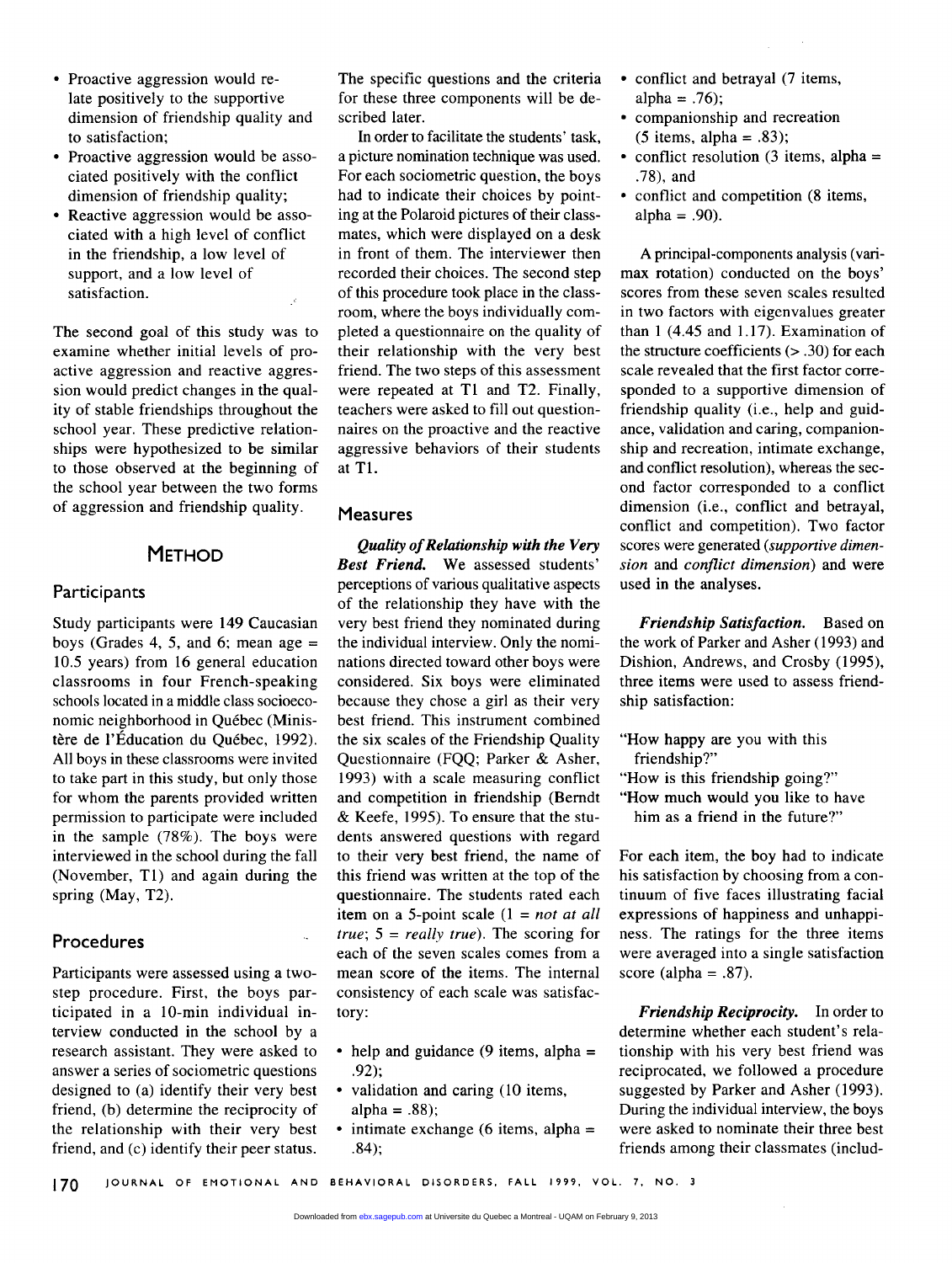ing their very best friend). Boys' very best friend choices were considered reciprocated if the classmate they nominated as their very best friend had also included them among his list of three best-friend choices.

Peer Status Assessment. The nominations used to compute the peer status were collected during the individual interview. Each boy answered six questions, three for "liked most" (LM) choices and three for "liked least" (LL) choices. These questions covered three situations: play, invitation to a birthday party, and sit next to on the bus on an excursion day. For each question, the student identified three choices among his classmates. We obtained the LM and LL scores by summing the choices each student received from all classmates on all three questions. These scores were standardized within each class. In the present study, these scores were highly reliable (LM score alpha = .91; LL score alpha = .96). Social preference  $(SP)$  was obtained by the subtraction of the LL score from the LM score. We used the social preference score as an indicator of peer status.

Teacher Ratings of Aggression. The teachers completed a questionnaire that included a three-item proactive aggression (PA) scale and a three-item reactive aggression (RA) scale developed by Dodge and Coie (1987). The PA scale included the following items:

"Gets others to gang up on a peer."

"Uses force to dominate peers." "Threatens and bullies to get own  $\forall$ way."

The RA scale included the following items:

"Overreacts angrily to accidents." "Blames others in fights." "Strikes back when teased."

Responses were rated on a 5-point Likert scale  $(1 = never; 5 = almost always)$ and described how frequently the statement applied to a particular child. PA and RA scores were created by averaging across the three items for each scale. Internal consistency of the two scales were high (alphas  $= .91$  and  $.91$ , respectively).

#### **RESULTS**

This section is divided into three parts. In the first part, correlations between the measures are presented. Then the

TABLE I Correlations Among Social Preference, Aggression, and Friendship Quality Measures

specific contributions of the boys' proactive and reactive aggression and their friends' proactive and reactive aggression to the quality of their friendships are examined through a series of hierarchical regression analyses. Finally, we look at prediction of changes in the quality of the friendships over the course of the school year through the use of similar analyses conducted with friendship dyads that remained stable from Tl to T2.

#### Measure Correlations

Correlations among the boys' social preference, aggressive behavior, their friends' aggressive behavior, and their reports of friendship quality are presented in Table 1. These correlations revealed that although proactive aggression and reactive aggression were substantially correlated, the magnitude of correlation was not so extensive as to raise concerns regarding multicollinearity problems in the next series of multiple regression analy ses (Cohen & Cohen, 1983). Stability coefficients were also computed for each dimension of friendship quality between T1 and T2 and are presented in Table 1. Boys' reports of the supportive dimension and the conflict dimension were relatively stable across the school year;

| <b>Measure</b>                | <b>BPA</b> | <b>BRA</b> | <b>FPA</b> | <b>FRA</b> | <b>SUP</b> | <b>CON</b> | <b>SAT</b> |
|-------------------------------|------------|------------|------------|------------|------------|------------|------------|
| Social preference             | $-.32**$   | $-.41***$  | $-.11$     | .01        | $.24***$   | $-21**$    | $.26***$   |
| Boys' proactive aggression    |            | $.75**$    | $.24***$   | .07        | .03        | .01        | -09        |
| Boys' reactive aggression     |            |            | $.18*$     | .12        | $-.12$     | $.16*$     | $-.18*$    |
| Friends' proactive aggression |            |            |            | $.71***$   | $-.09$     | $.27**$    | $-.22**$   |
| Friends' reactive aggression  |            |            |            |            | $-.15$     | $.20*$     | $-.19*$    |
| Supportive dimension          |            |            |            |            | $.62**$    | .00        | $.51**$    |
| Conflict dimension            |            |            |            |            |            | $.66***$   | $-.60**$   |
| Satisfaction                  |            |            |            |            |            |            | <u>.18</u> |
|                               |            |            |            |            |            |            |            |

Note. BPA = boys' proactive aggression; BRA = boys' reactive aggression; FPA = friends' proactive aggression; FRA = friends' reactive aggression; SUP = supportive dimension of the friendship; CON = Conflict dimension of the friendship; SAT = friendship satisfaction. Stability coefficients for boys who named the same very best friend at T1 and T2 ( $n = 69$ ) appear on the diagonal and are underlined.  $*_{p}$  < .05.  $*_{p}$  < .01.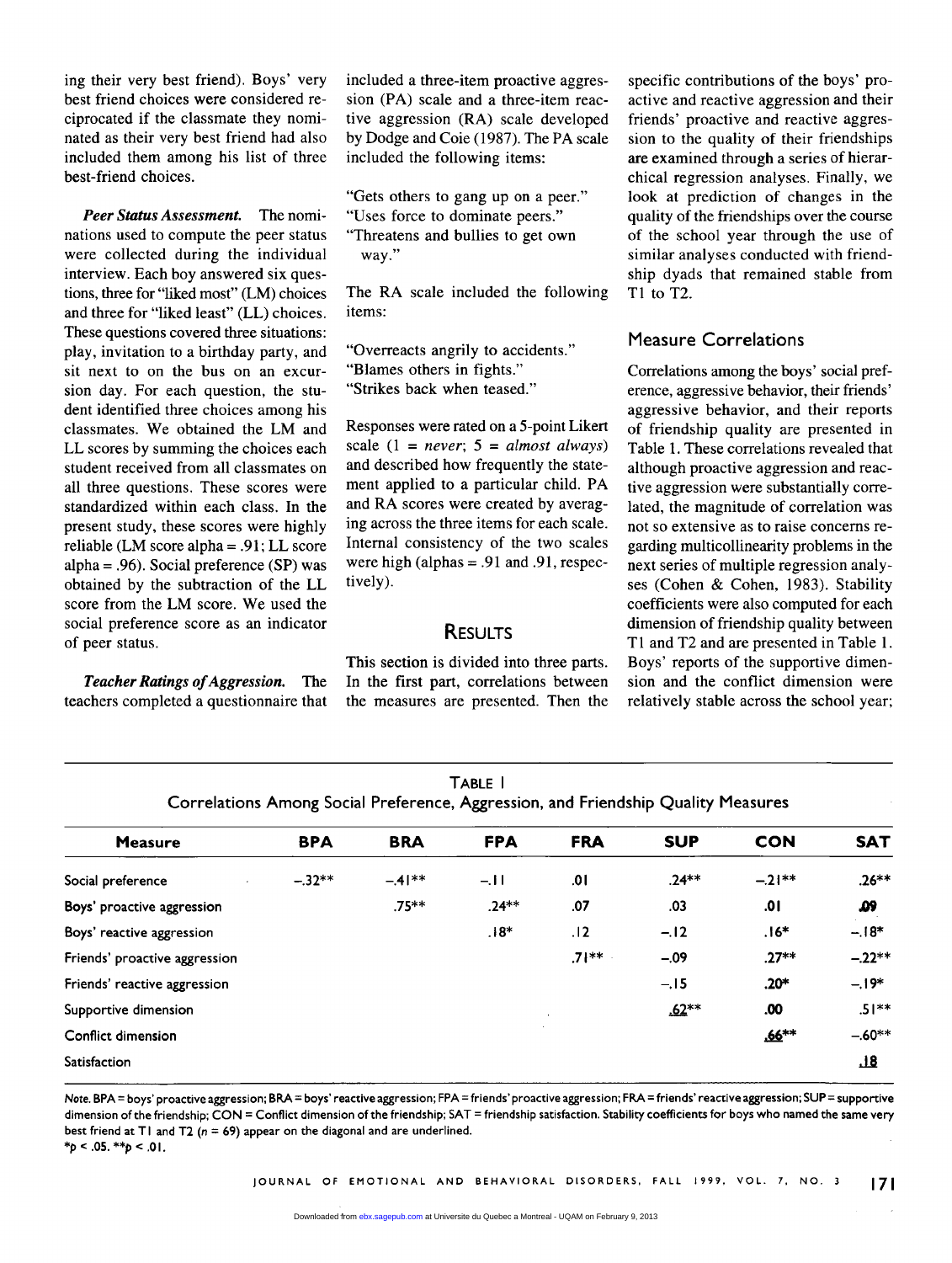however, their reports of satisfaction with their friendship were not stable during the same period.

# Effect of Aggression on Friendship Quality

To examine the contributions of both the boys' and their friends' levels of proactive and reactive aggression on the variability observed in friendship quality, we conducted a series of hierarchical regression analyses using data collected at Tl. Boys' social preference scores and the reciprocity of the friendships (1 = reciprocated;  $0 = nonrecip$ rocated) were entered first in the model (Step 1) in order to control for these variables. Next, the boys' PA and RA scores (Step 2), and the best friends' PA and RA scores (Step 3) were entered. The best friends' scores were included after—and in a separate step from—the boys' scores because examining the impact of the friends' aggression on the boys' report of friendship quality went beyond what was done in previous studies. These independent variables were used to explain variability in the three aspects of friendship quality: supportive dimension, conflict dimension, and satisfaction.

The results of these analyses are presented in Table 2. The model accounted for 12% of the variance for the supportive dimension,  $F(6,136) = 3.24$ ,  $p < .01$ . In the first step, social preference and reciprocity significantly contributed to this variance. Once included in the model, the boys' levels of aggression accounted for a significant increase in the amount of explained variance. Boys' PA scores were positively associated with the supportive dimension, whereas their RA scores were negatively, but marginally, associated with it ( $p < .07$ , see Note). Finally, best friends' levels of proactive and reactive aggression did not add significantly to the model.

With respect to the conflict dimension of friendship quality, the model accounted for 16% of the variance,  $F(6,136) = 4.22, p < .001$ . Boys' social preference scores explained a signifi cant portion of the variance: boys with high social preference scores reported low levels of conflict in their friendships. Once included in the model, boys' aggression scores added a significant portion of variance. Specifically, boys with high PA scores reported less conflict in their friendships, whereas high RA scores were associated with more conflict. In the last step, only the friends'

PA scores added a significant portion of variance; these scores were positively associated with the boys' perceptions of conflict in their friendships.

Finally, the last hierarchical regression analysis revealed that the model accounted for 26% of the variance in friendship satisfaction,  $F(6,136) = 7.75$ ,  $p < .0001$ . Boys' social preference scores contributed a significant portion of this variance: The higher a boy's social pref erence, the higher his level of friendship satisfaction. Once included in the model, boys' aggression scores also accounted for a significant portion of the variance. Specifically, boys' PA scores were positively associated with friendship satisfaction, whereas their RA scores were negatively related to it. In the last step, the friends' PA scores added significantly to the explained variance and were negatively associated with the boys' report of satisfaction in the friendship.

In sum, both the boys' and their friends' aggressive behavior (both proactive and reactive) explained a signifi cant portion of variability in friendship quality, even after controlling for social preference and reciprocity. For instance, greater levels of proactive aggression exhibited by the boys were related to a satisfying friendship that was both sup-

|                               | <b>Dependent variable</b>      |        |                              |         |                     |          |  |  |
|-------------------------------|--------------------------------|--------|------------------------------|---------|---------------------|----------|--|--|
|                               | <b>Supportive</b><br>dimension |        | <b>Conflict</b><br>dimension |         | <b>Satisfaction</b> |          |  |  |
| Independent variable          | $R^2$ change                   | β      | $R^2$ change                 | β       | $R^2$ change        | β        |  |  |
| Step 1                        | $.06**$                        |        | $.05*$                       |         | $.07**$             |          |  |  |
| Social preference             |                                | .15    |                              | $-21*$  |                     | *19.     |  |  |
| Reciprocity                   |                                | .14    |                              | $-.03$  |                     | .t2      |  |  |
| Step 2                        | $.04*$                         |        | $.04*$                       |         | $.13***$            |          |  |  |
| Boys' proactive aggression    |                                | $.30*$ |                              | $-.24*$ |                     | $.51***$ |  |  |
| Boys' reactive aggression     |                                | $-.23$ |                              | $.31*$  |                     | $-49**$  |  |  |
| Step 3                        | .02                            |        | $.07*$                       |         | $.06**$             |          |  |  |
| Friends' proactive aggression |                                | .02    |                              | $.28*$  |                     | $-26**$  |  |  |
| Friends' reactive aggression  |                                | $-.16$ |                              | $-.01$  |                     | .02      |  |  |

TABLE 2

 $*_{p}$  < .05.  $*_{p}$  < .01.

JOURNAL OF EMOTIONAL AND BEHAVIORAL DISORDERS, FALL 1999, VOL. 7, NO. 3 172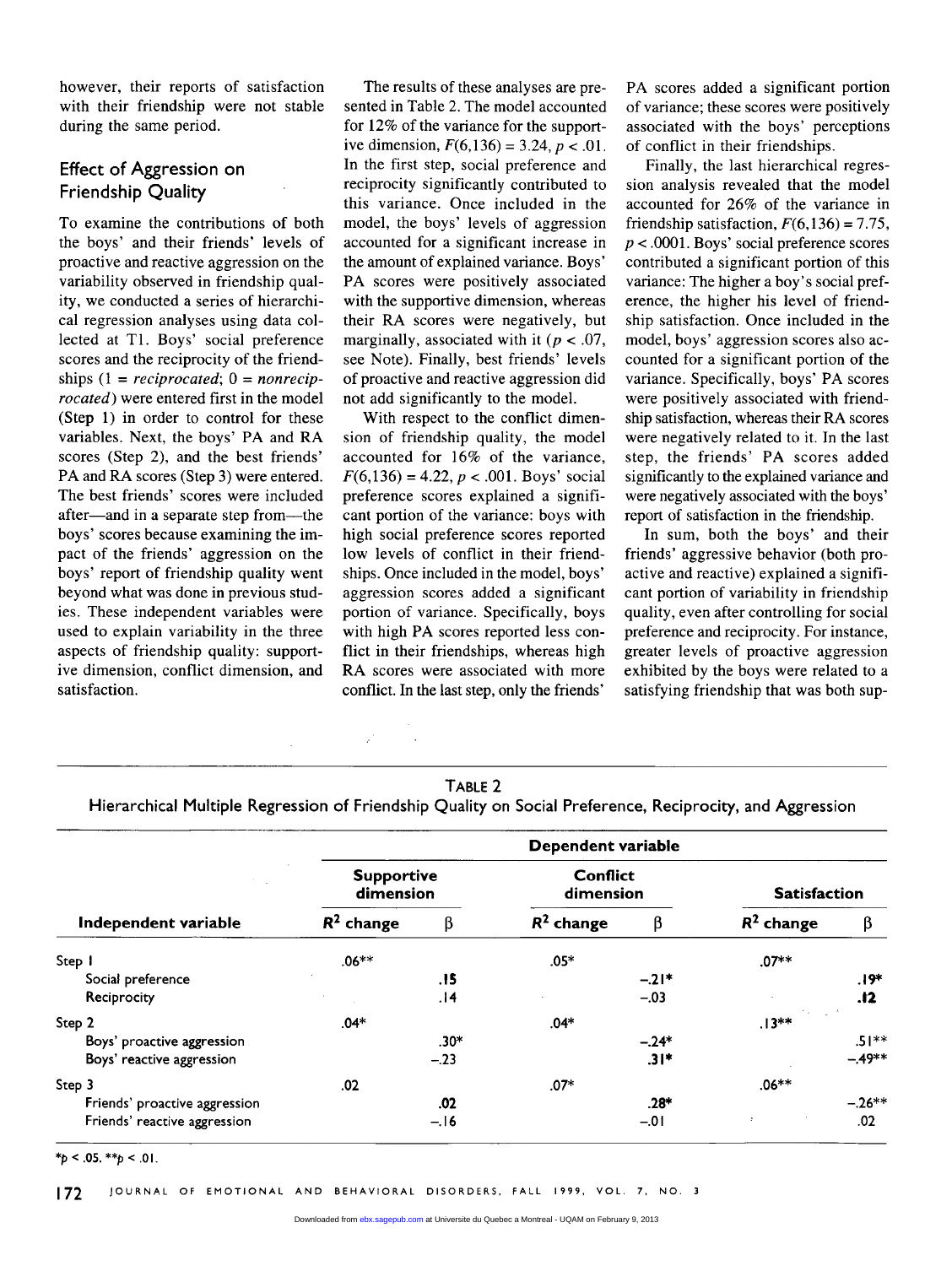portive and not conflictual. In contrast, greater levels of reactive aggression were associated with less satisfaction, less support, and more conflict within the friendship. Finally, having a best friend whose level of proactive aggression was high was related to less satisfaction and more conflict within that friendship.

# Prediction of Changes in Friendship Quality

Because we were interested in predicting changes in the quality of friendships that remained stable during the school year, we conducted the next series of analyses only on boys who completed the friendship quality questionnaire by referring to the same friends at T1 and T2 ( $n = 69$ ). These boys were not different from the rest of the sample with respect to PA and RA scores at Tl. The following hierarchical regression model was used to predict change in the three dimensions of friendship quality. In the first step, the friendship quality score at T1 was entered in the model so that the predictive relationship between aggression at Tl and the dimension of friendship quality at T2 would focus on the change in that dimension from T1 to T2. Afterward, the boys' social prefer ence scores at T1 and reciprocity at T1 (Step 2), the boys' PA and RA scores at Tl (Step 3), and the friends' PA and RA scores at Tl (Step 4) were successively entered in the model.

The results of these analyses are presented in Table 3. The model accounted for 44% of the variance of the supportive dimension of friendship quality at T2,  $F(7, 58) = 6.41, p < .0001$ , of which 38% was accounted for by the supportive dimension score at Tl. No other variable added a significant portion of variance. With respect to the conflict dimension, the model accounted for 58% of the variance,  $F(7, 58) = 11.38$ ,  $p < .0001$ . Again, a substantial amount of this variance was explained by the conflict dimension score at Tl (43%). The boys' social preference scores added a significant amount of variance. Specifically, a lower social preference score at T1 predicted an increase in conflict in the friendship during the school year. Once included in the model, the boys' PA and RA scores at T1 significantly improved the prediction. Specifically,

greater levels of PA exhibited by the boys at T1 predicted an increase in conflict at T2. Conversely, greater levels of RA exhibited by the boys at T1 predicted a decrease in conflict at T2. The friends' aggressive behavior did not add significantly to the prediction of conflict in the friendship. Finally, the prediction of friendship satisfaction was not significant,  $F(7, 58) = 1.72$ , ns.

## **DISCUSSION**

Friendship in preadolescence plays an important function in normal (Sullivan, 1953) and abnormal (Dishion et al., 1996) social development. The purpose of the present study was to assess whether or not proactive and reactive aggression presented distinct relationships with friendship quality, both concurrently and longitudinally. By focusing on aggressive behavior and quality of friendship in general education classrooms, we were hoping to generate information that may help prevent or ameliorate the social problems of students with or at risk of developing EBD.

In general, the results supported our main hypothesis: Proactive aggression

## TABLE 3 Hierarchical Multiple Regression of Friendship Quality (T2) on Friendship Quality (T1), Social Preference, Reciprocity, and Aggression

|                               | Dependent variable                  |          |                                   |          |                             |        |  |  |
|-------------------------------|-------------------------------------|----------|-----------------------------------|----------|-----------------------------|--------|--|--|
|                               | <b>Supportive</b><br>dimension (T2) |          | <b>Conflict</b><br>dimension (T2) |          | <b>Satisfaction</b><br>(T2) |        |  |  |
| Independent variable          | $R^2$ change                        | β        | $R^2$ change                      | β        | $R^2$ change                | β      |  |  |
| Step I                        | $.38***$                            |          | $.43***$                          |          | .03                         |        |  |  |
| Dependent variable (T1)       |                                     | $.62***$ |                                   | $.65***$ |                             | .18    |  |  |
| Step 2                        | .03                                 |          | $.07*$                            |          | .08                         |        |  |  |
| Social preference             |                                     | $-.08$   |                                   | $-.27*$  |                             | .26    |  |  |
| Reciprocity                   |                                     | $-.12$   |                                   | .01      |                             | .05    |  |  |
| Step 3                        | .00                                 |          | $.06*$                            |          | .03                         |        |  |  |
| Boys' proactive aggression    |                                     | $-.03$   |                                   | $.36***$ |                             | $-.15$ |  |  |
| Boys' reactive aggression     |                                     | $-01$    |                                   | $-.33**$ |                             | .27    |  |  |
| Step 4                        | .03                                 |          | .02                               |          | .03                         |        |  |  |
| Friends' proactive aggression |                                     | .08      |                                   | $-.17$   |                             | .27    |  |  |
| Friends' reactive aggression  | $1 - 1$                             | .10      |                                   | .23      |                             | $-.20$ |  |  |

 $*_p$  < .05. \*\*p < .01.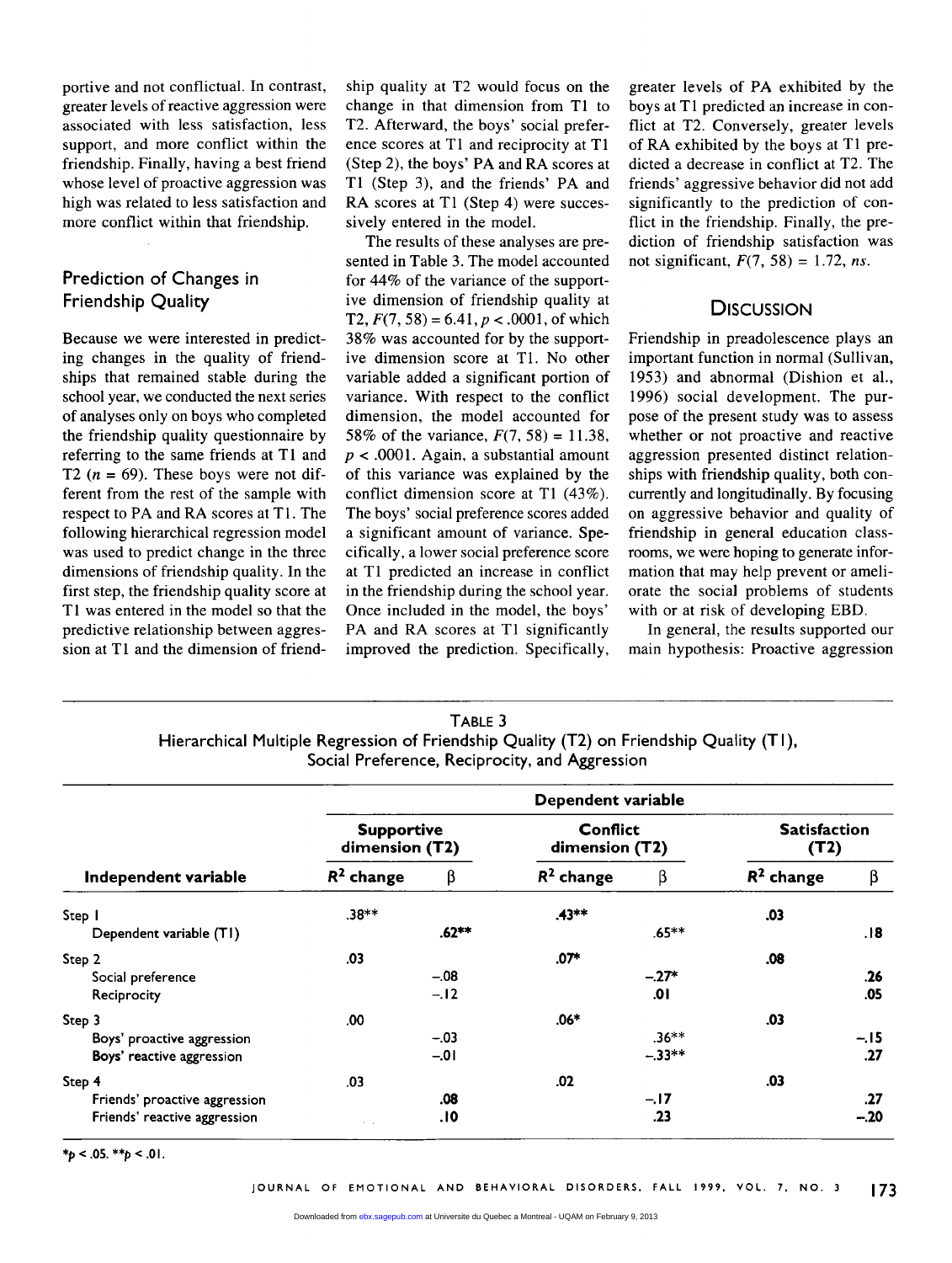and reactive aggression presented distinct patterns of significant relationships with the quality of friendship relations. These relationships were observed even after controlling for the reciprocity of the friendship and the peer status of the students. At the beginning of the school year, proactive aggressive behavior was associated positively with boys' reports of friendship quality and satisfaction; specifically, the higher their level of proactive aggression, the more the boys perceived their friendships as being supportive, satisfying, and not conflictual.

Aside from the conflict dimension, these results supported the hypotheses put forward regarding this form of aggression. The results differed when the friends' proactive aggressive behavior was considered. This behavior was positively associated with the boys' reports of conflict and negatively associated with their reports of satisfaction. Thus, according to the boys' perception, having a proactively aggressive best friend made the friendship less satisfying and more conflictual. Although relatively tolerated and accepted at the group level (Dodge et al., 1997; Price & Dodge, 1989), the manifestation of proactive aggression seemed to arouse negative reactions within the friendship. One possible explanation is that a student might be the recipient of his friend's proactive aggression. If that occurs, friendships constitute a social context in which students display proactive aggression.

Among friendship dyads that remained stable throughout the school year, boys' proactive aggression predicted an increase in the level of conflict in their friendships during that period. A possible explanation could be that the boys' proactive aggression contributed to an escalation in aggressive exchanges between the two friends. Although this coercive cycle would result in more conflict in the friendship, it did not seem to affect the levels of support and satisfaction, as suggested by the absence of predictive relationships between these two qualitative dimensions and the boys' and their friends' levels of proactive aggression. This explanation is consistent with the findings of Dishion,

Andrews, and Crosby (1995) and Giordano et al. (1986) and suggests that despite the presence of conflict, the friendships of boys who are proactively aggressive can be supportive and satisfying.

The results regarding reactive aggression contrast with those observed for proactive aggression. As expected, boys' reactive aggression was negatively associated with their reports of conflict and satisfaction at the beginning of the school year. These results are consistent with our hypotheses and support the viewpoint that reactive aggression is associated with interpersonal difficulties. Besides emerging at the peer group level (Dodge et al., 1997; Price & Dodge, 1989), the problems associated with reactive aggression also appeared within the boys' relationships with their best friends, resulting in a negative appraisal of this friendship.

Surprisingly, the friends' level of reactive aggression was not associated with friendship quality. In short, when their friends displayed proactive aggression, the boys claimed to be dissatisfied with their friendship and reported more conflict; however, when their friends manifested reactive aggression, it did not seem to affect the perception of friendship quality. One explanation could be that the boys who were most reactively aggressive were never selected as a very best friend. An a posteriori analysis supported this hypothesis: Boys who were not selected as very best friends were more reactively aggressive than those who were selected,  $M = 2.21$  vs.  $M = 1.74$ ;  $t(74.80) = 2.32$ ,  $p < .05$ . The two groups were no different with respect to proactive aggression,  $M = 1.61$  vs.  $M = 1.32$ ; t (74.19) = 1.79, ns; therefore, it may be less relevant to study friendship quality in students who are reactively aggressive, as they are simply less likely to have friends.

The predictive relationships between boys' initial levels of reactive aggression and changes in friendship quality revealed a different picture than the one observed at the beginning of the school year. Although boys' reactive aggression was associated with reports of conflict and dissatisfaction, it predicted a

decrease in the level of reported conflict within their friendships throughout the year. This suggests that in the long run, reactive aggression might not have a negative impact on the quality of stable friendships and is less likely to result in a coercive cycle within the friendship, as we speculated for proactive aggression.

# $\textsf{Limitations} \begin{picture}(10,10) \put(0,0){\line(1,0){155}} \put(0,0){\line(1,0){155}} \put(0,0){\line(1,0){155}} \put(0,0){\line(1,0){155}} \put(0,0){\line(1,0){155}} \put(0,0){\line(1,0){155}} \put(0,0){\line(1,0){155}} \put(0,0){\line(1,0){155}} \put(0,0){\line(1,0){155}} \put(0,0){\line(1,0){155}} \put(0,0){\line(1,0){155}} \put(0$

Several explanations for the observed results remain speculative and will require a more detailed examination of students' aggressive behavior and friendship relations. An appropriate methodological approach would include direct observations in the school setting in order to identify the targets (i.e., the friends vs. the other classmates) of the students' proactive and reactive aggressive behaviors. Moreover, a systematic examination of the interactions between the students and their friends will be necessary to test the hypothesis that friendships might constitute a social context promoting the use of proactive aggression through a coercive process. An interesting example of this approach was provided by Dishion et al. (1996), who observed friendship dyads of boys who were antisocial during a 25-min videotaped problem-solving task discussion. They found that rule-breaking topics of discussion were followed by a laugh response. This reinforcement process, labeled "deviancy training," predicted delinquency, violence, and substance use 2 years later (Dishion, Capaldi, Spracklen, & Li, 1995; Dishion, Eddy, Haas, Li, & Spracklen, 1997; Dishion et al., 1996).

The findings of this study should be interpreted cautiously, and some limitations must be mentioned. The sample was composed of boys from mainstream classrooms in a middle class neighborhood. Replication of this study should be conducted with an at-risk sample, including students with EBD. Also, the data collection procedure included only self-reported and rating scale measures. Observational data are needed for a more refined examination of friendship processes (Dishion et al., 1996) and for a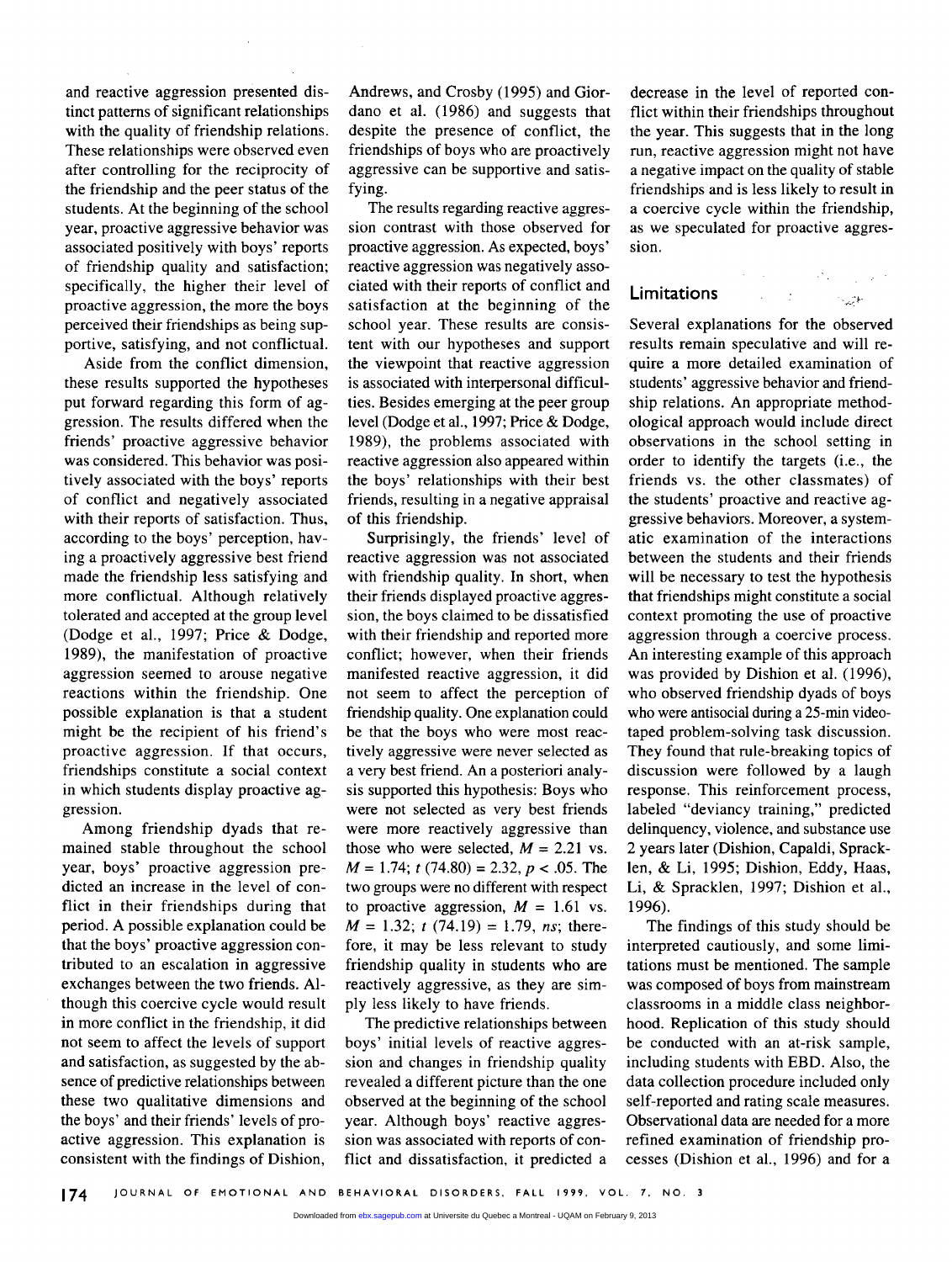more reliable assessment of proactive and reactive aggression (Price & Dodge, 1989). Finally, other social settings need to be considered, as boys who are aggressive tend to develop friendships with peers from the same neighborhood who do not necessarily attend the same school (Dishion, Andrews, & Crosby, 1995).

#### Implications for EBD

We consider this study an initial step in the examination of the relationships between students' levels of proactive and reactive aggression and the characteristics of their friendships. Implications for interventions for and prevention of EBD emerged from the present study, although they remain tentative at this point.

The opposite pattern of relationships with friendship quality that proactive and reactive aggression presented provided empirical support for the construct validity of the proactive-reactive distinction and underscored its usefulness in the study of students' friendship experi ences. This is consistent with a growing quantity of empirical evidence demonstrating that although they are substantially correlated, these two forms of aggression have different developmental histories (Dodge et al., 1997); present distinct social, cognitive, and behavioral correlates in childhood (Crick & Dodge, 1996; Dodge & Coie, 1987; Schwartz, 1995); and are associated with different developmental trajectories in adolescence and adulthood (Pulkkinen, 1996; Vitaro, Gendreau, Tremblay, & Oligny, 1998). Dodge et al. (1997) recently proposed that a subclassification of conduct disorder should be made based on the type of aggressive behavior displayed by the child. Their findings suggested that among children with conduct disorder, those with attention-deficit/hyperactivity disorder (ADHD) might in fact be reactively aggressive, whereas those without ADHD might be proactively aggressive.

One implication of the distinction between proactive and reactive aggression is that there are reasons to believe intervention strategies should be implemented in different ways to treat either proactive or reactive aggression (Coie,

Underwood, & Lochman, 1991). From that perspective, the results of this study, as well as previous reports (Poulin & Boivin, 1998b), suggest that schoolbased intervention programs aimed at reducing proactive aggression should focus not only on the students but also on their friendship network. Students who are proactively aggressive tend to seek out the company of similar classmates and form friendships with them. Such friendships could create an environment that promotes the use of these behaviors, either through a coercive process, as hypothesized here, or through a positive reinforcement process (Dishion et al., 1996).

The social learning origins of proactive aggression have led researchers to suggest the use of behavior management interventions involving punishment of aggressive behaviors and reinforcement of nonaggressive responses in problematic situations (Coie et al., 1991; Dodge, 1991). Clearly, this type of intervention should consider the friendship networks of students who are proactively aggressive. For example, friends could actively be involved in an intervention by teaching them to respond differently to aggressive behavior displayed by the target students (Bierman, 1989). Another promising approach might be to modify the social structure of the classroom. Such an intervention involves restructuring the peer environment by breaking up friendship networks made up of students who are proactively aggressive and promoting friendships with classmates who have more prosocial skills. Researchers have suggested a series of strategies to set up the class environment in order to promote the develop ment of new friendships (Falvey & Rosenberg, 1995; Searcy, 1996). Using cooperative learning, establishing learning centers that promote interaction, setting friendship goals with children who have EBD, and using activities with friends as a reinforcers are examples of such strategies (see Searcy, 1996)

Interventions targeting friendship networks may be less relevant for students whose behavior most often reflects reactive aggression. The a posteriori analysis reported earlier revealed that these

students were less likely to be selected as a friend and were also less likely to associate with aggressive classmates (Poulin & Boivin, 1998b). However, these students do experience severe difficulties in the peer domains, as suggested by their lack of friends and by the negative relationships observed between reactive aggression and social prefer ence. Social skills training interventions, through mentoring or peer tutoring, would appear to be appropriate for these children. Finally, interventions focusing on anger-control training and accuracy in intention cues detection are also indicated in dealing with students who are reactively aggressive (Dodge, 1991). Examples of such interventions are the Anger Coping Program described by Lochman and Wells (1996) and socialrole-taking activities in which children learn to understand others' thoughts and feelings.

Understanding the characteristics of the friendships of students with EBD is critical, considering the impact these social relationships have on the develop ment and maintenance of various forms of behavior problems in adolescence (Boivin & Vitaro, 1995; Dishion et al., 1996; Elliot et al., 1989). This study supports the usefulness of the distinction between proactive and reactive aggression in this inquiry. Relationships between proactive aggression and friendship quality suggest that friendships could rapidly become a new social context for adversive exchanges among students who are proactively aggressive.

## About the Authors

FRANÇOIS POULIN is a visiting researcher at the Oregon Social Learning Center in Eugene. MICHAEL BOIVIN is a profes sor at GRIP, School of Psychology, Laval University, in Québec, Canada. Address: François Poulin, Oregon Social Learning Center, 160 East Fourth Avenue, Eugene, Oregon 97401-2426; e-mail: francois@ tigger.oslc.org.

# Authors' Notes

1. This study was made possible through research grants to the second author from the Social Sciences and Humanities Re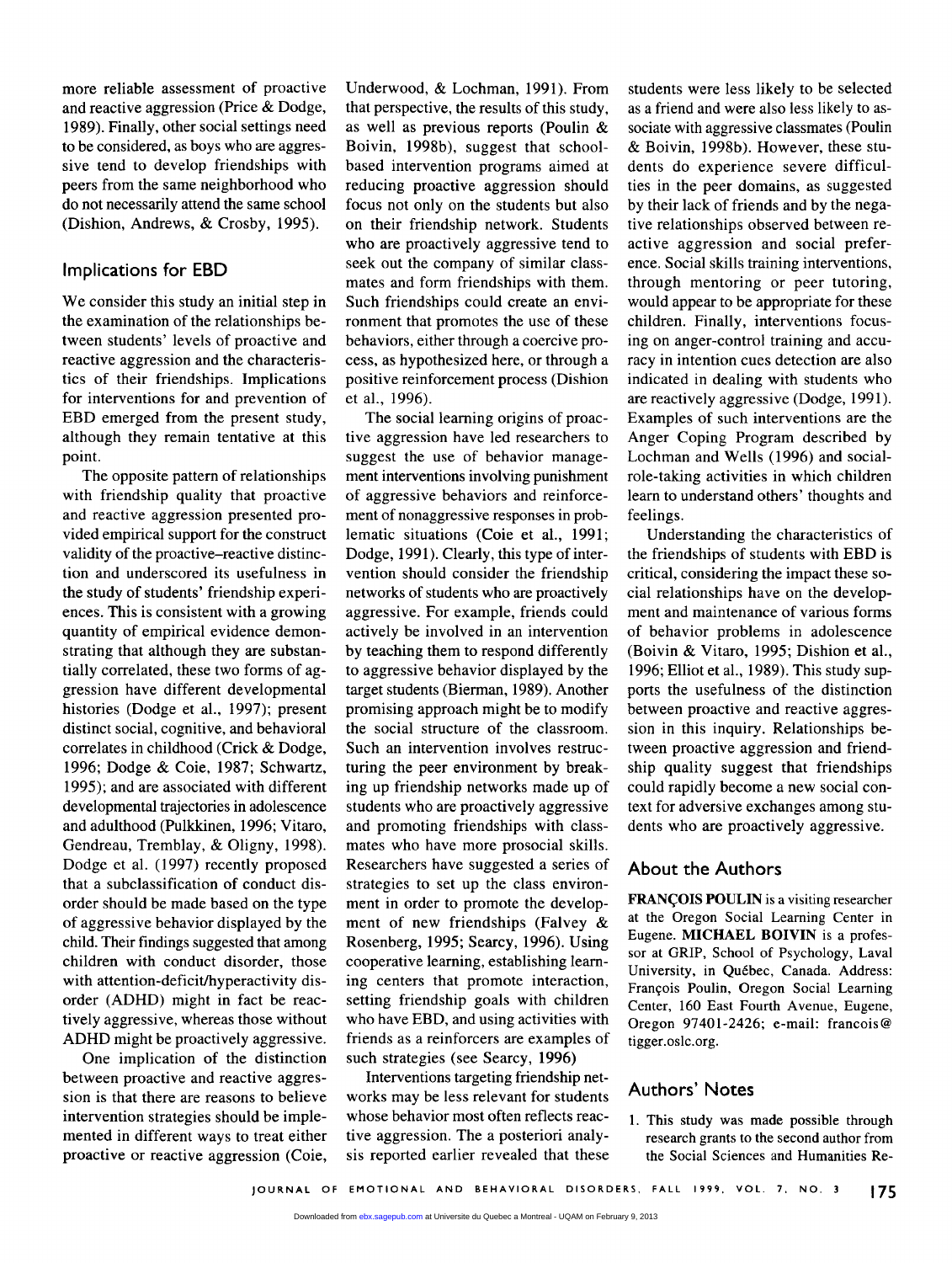search Council of Canada (Grant No. 410- 93-1204) and Quebec FCAR Fund.

2. The authors wish to thank the teachers and the children of the Commission scolaire de la Jeune Lorette.

#### Note

Another way to examine the contribution of the two types of aggression is to perfom the multiple regression analyses using the following variables: (a) proactive + reactive aggression and (b) proactive  $-$  reactive aggression. The results of this analysis indicated that the portion of variance explained by these two variables was identical to the previous analysis. Moreover, only the beta for the proactive – reactive aggression variable was significant.

#### References

- Bagwell, C. L., & Newcomb, A. F. (1995, March). The identity of children's friends. Paper presented at the biennial meeting of the Society for Research in Child Development, Indianapolis, IN.
- Bagwell, C. L., Newcomb, A. F., & Bukowski, W. M. (1998). Preadolescent friendship and peer rejection as predictors of adult adjustment. Child Development, 69, 140-153.
- Berndt, T. J., & Keefe, K. (1995). Friend's influence on adolescents' adjustment to school. Child Development, 66, 1312-1329.
- Bierman, K. L. (1989). Improving the peer relationship of rejected children. In B. B. Lahey & A. E. Kazdin (Eds.), Advances in clinical child psychology (Vol. 12, pp. 53-84). New York: Plenum Press.
- Boivin, M., & Poulin, F. (1993). Le choix de camarades de jeu et la qualité de l'insertion sociale des garçons agressifs [Friendship choice and peer status of aggressive boys]. Enfance, 47, 261-78.
- Boivin, M., & Vitaro, F. (1995). The impact of peer relationships on aggression in childhood: Inhibition through coercion or promotion through peer support. In J. McCord (Ed.), Coercion and punishment in long-term perspectives (pp. 183-197). New York: Cambridge University Press
- Bukowski, W. M., Hoza, B., & Boivin, M. (1994). Measuring friendship quality during pre- and early adolescence: The development and psychometric properties of the friendship qualities scale. Journal of Social and Personal Relationships, 11, 471-484.
- Cairns, R. B., Cairns, B. D., Neckerman, H. J., Gest, S. D., & Gariépy, J. L. (1988).

Social networks and aggressive behavior: Peer support or peer rejection. Developmental Psychology, 24, 815-823.

- Cohen, J., & Cohen, P. (1983). Applied multiple regression/correlation analysis for the behavioral sciences. Hillsdale, NJ: Erlbaum.
- Coie, J. D., Belding, M., & Underwood, M. (1988). Aggression and rejection in childhood. In B. B. Lahey & A. E. Kazdin (Eds.), Advances in clinical child psychology (Vol. 11, pp. 125-158). New York: Plenum Press.
- Coie, J. D., Underwood, M., & Lochman, J. E. (1991). Programmatic intervention with aggressive children in the school setting. In D. J. Pepler & K. H. Rubin (Eds.), The development and treatment of childhood aggression (pp. 389-410). Hillsdale, NJ: Erlbaum.
- Crick, N. R., & Dodge, K. A. (1996). Social information-processing mechanisims in reactive and proactive aggression. Child Development, 67, 993-1002.
- Dishion, T. J., Andrews, D. M., & Crosby, L. (1995). Antisocial boys and their friends in early adolescence: Relationship characteristics, quality, and interactional process. Child Development, 66, 139-151.
- Dishion, T. J., Capaldi, D., Spracklen, K., & Li, F. (1995). Peer ecology of male adolescent drug use. Development and Psychopathology, 7, 803-824.
- Dishion, T. J., Eddy, J. M., Haas, E., & Spracklen, K. (1997). Friendships and violent behavior during adolescence. Social Development, 6, 207-223.
- Dishion, T. J., Spracklen, K. M., Andrews, D. M., & Patterson, G. R. (1996). Deviancy training in male adolescent friendships. Behavior Therapy, 27, 373-390.
- Dodge, K. A. (1991). The structure and function of reactive and proactive aggression. In D. J. Pepler & K. H. Rubin (Eds.), The development and treatment of childhood aggression (pp. 201-218). Hillsdale, NJ: Erlbaum.
- Dodge, K. A., & Coie, J. D. (1987). Socialinformation-processing factors in reactive and proactive aggression in children's peer groups. Journal of Personality and Social Psychology, 53, 1146-1158.
- Dodge, K. A., Harnish, J. D., Lochman, J. E., Bates, J. E., & Pettit, G. S. (1997). Reactive and proactive aggression in school children and psychiatrically impaired chronically assaultive youth. Journal of Abnormal Psychology, 106, 37-51.
- Dodge, K. A., Pettit, G. S., McClaskey, C. L., & Brown, M. (1986). Social competence in children. Monographs of the Society

for Research in Child Development, 51 (2, Serial No. 213).

- Elliot, S., Huizinga, D., & Menard, S. (1989). Multiple problem youth. New York: Springer Verlag.
- Falvey, M. A., & Rosenberg, R. L. (1995). Developing and fostering friendships. In M. A. Falvey (Ed.), Inclusive and heterogeneous schooling (pp. 267-283). Baltimore: Brookes.
- Farmer, T. W., & Farmer, E. M. Z. (1996). Social relationships of students with exceptionalities in mainstream classrooms: Social networks and homophily. Exceptional Children, 62, 431-450.
- Giordano, P. C., Cernkovich, S. A., & Pugh, M. D. (1986). Friendship and delinquency. American Journal of Sociology, 91, 1170- 1202.
- Kupersmidt, J. B., DeRosier, M. E., & Patterson, C. P. (1995). Similarity as the basis for children's friendships: The roles of sociometric status, aggressive and withdrawn behavior, academic achievement and demographic characteristics. Journal of Social and Personal Relationships, 12, 439-452.
- Lochman, J. E., & Wells, K. C. (1996). A social-cognitive intervention with aggressive children: Prevention effects and contextual implementation issues. In R. D. Peters & R. J. McMahon (Eds.), Preventing childhood disorders, substance abuse, and delinquency (pp. 111-143). Thousand Oaks, CA: Sage.
- Ministère de l'Éducation du Québec. (1992). Réussite éducative primaire et secondaire 1992-1993: les indicateurs selon les bâtiments des commissions scolaires [Academic success in elementary and high schools in 1992-1993: Indicators for each building of the school boards]. Québec, Canada: Government of Québec.
- Parker, J. G., & Asher, S. R. (1993). Friendship and friendship quality in middle childhood: Links with peer group acceptance and feelings of loneliness and social dissatisfaction. Developmental Psychology, 29, 611-621.
- Patterson, G. R., Reid, J. B., & Dishion, T. J. (1992). Antisocial boys. Eugene, OR: Castalia.
- Poulin, F., & Boivin, M. (1998a). Proactive and reactive aggression: Evidence of a two-factor model. Manuscript submitted for publication, Laval University, Quebec City, Canada.
- Poulin, F., & Boivin, M. (1998b). The role of proactive and reactive aggression in the formation and the development of friendships in boys. Manuscript submit-